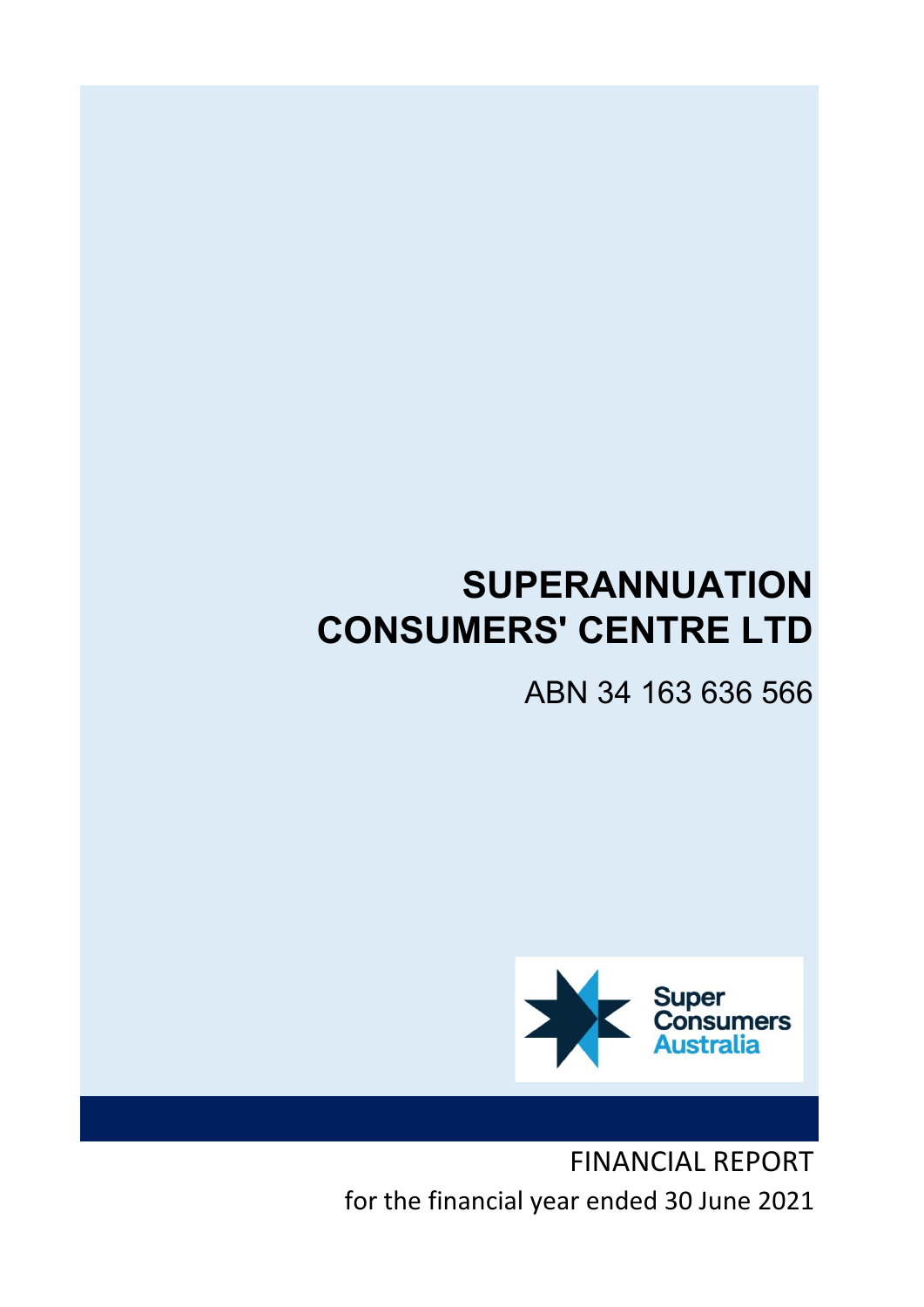Financial report for the year ended 30 June 2021

# Index

| <b>Contents</b>                                            | <b>Pages</b> |
|------------------------------------------------------------|--------------|
| Directors' Report                                          | $3 - 5$      |
| Auditor's Independence Declaration                         | 6            |
| Statement of Profit or Loss and Other Comprehensive Income | 7            |
| <b>Statement of Financial Position</b>                     | 8            |
| Statement of Changes in Equity                             | 9            |
| <b>Statement of Cash Flows</b>                             | 10           |
| Notes to the Financial Statements                          | $11 - 14$    |
| <b>Directors' Declaration</b>                              | 15           |
| Independent Auditor's Report                               | $16 - 18$    |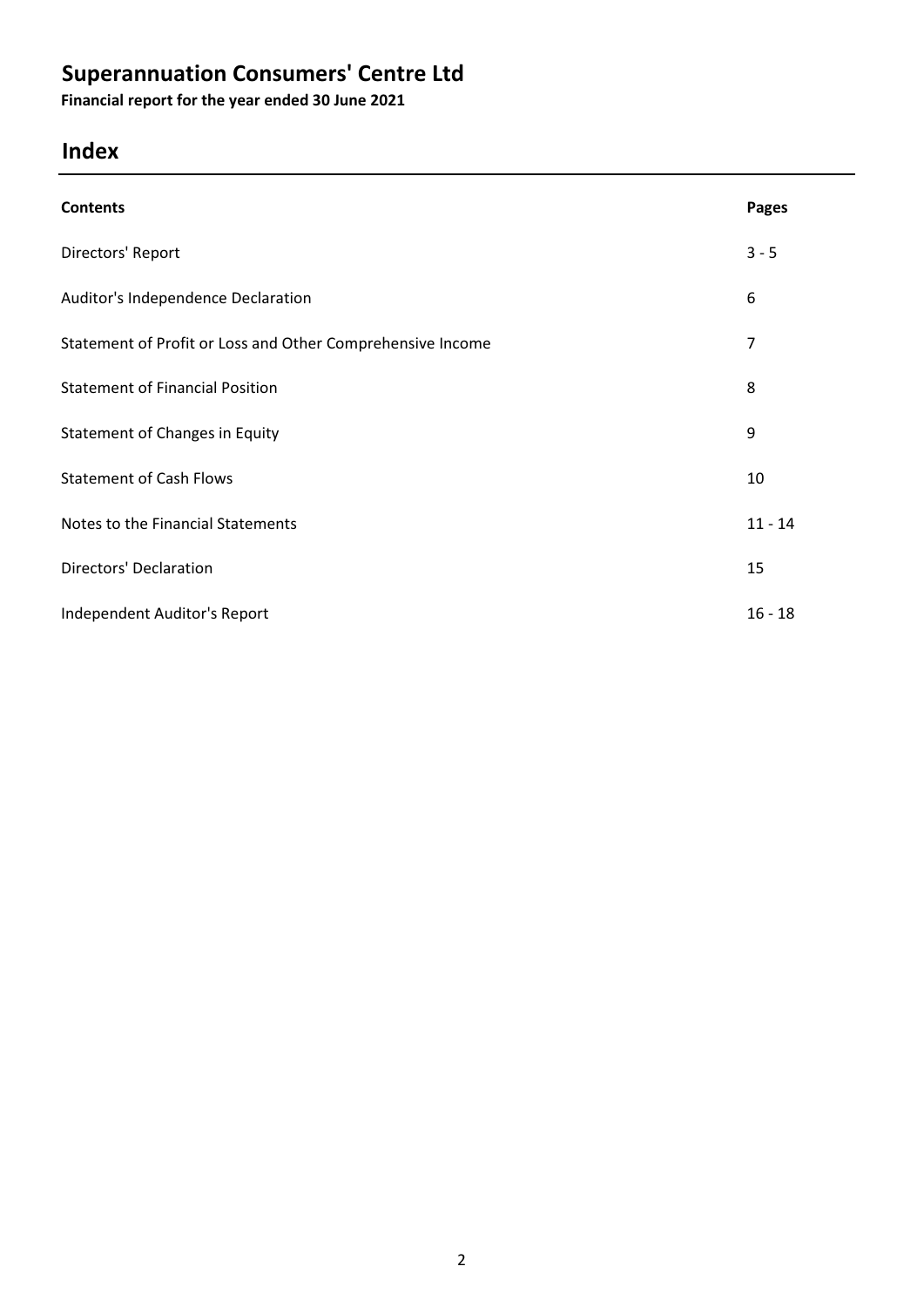Financial report for the year ended 30 June 2021

# Directors' Report

The Board presents its report, together with the financial statements, on Superannuation Consumers' Centre Ltd (referred to hereafter as the 'Centre') for the year ended 30 June 2021.

#### 1. Directors

The following persons were Directors of the Centre during or since the end of the financial year:

|                        | Board meetings     |                 |
|------------------------|--------------------|-----------------|
| <b>Board member</b>    | Eligible to attend | Number attended |
| Rodney Stowe (Chair)   |                    |                 |
| Jenni Mack             |                    |                 |
| <b>Susan Thorp</b>     |                    |                 |
| <b>Kevin Davis</b>     |                    |                 |
| <b>Shane Tregillis</b> |                    |                 |

#### 2. Secretary

The secretary of the Centre during or since the end of the financial year was:

Linda Magee

#### 3. About the Association

Superannuation Consumers' Centre advances and protects the interests of low and middle income people in Australia's superannuation system. It was founded in 2013 and received funding for the first time in 2018. We will change the superannuation system through:

- Campaigning and policy: We use real people's stories to shine a light on the biggest problems in superannuation.
- Investigative journalism: We uncover the truth about issues people have with their retirement savings and provide practical advice to help cut through the spin.
- Research and analysis: Our rigorous, conflict-free research lifts the lid on fund performance, fees and insurance. We turn this analysis into action by using it to back reform and make super easier for people to understand.

We work hard to keep the super industry accountable and fair.

#### 4. Performance

The deficit of the Centre for the year amounted to \$434,491 (2020 Surplus: \$493,584).

Other than disclosed in this financial report, no significant changes in the Centre's state of affairs occurred during the financial year.

2020-21 was the third year of operations with funding from the community benefit payments granted to the Super Consumers Centre.

Our operational spending was less than planned for a range of reasons. In part, we have found significant savings in our work through research agreements and our partnership with CHOICE. In part, spending on some expected items, such as travel, was significantly reduced due to the lock down caused by the COVID-19 pandemic.

We are able to continue operations at current levels until the end of financial year 2021/22. We have successfully sought federal government funding which allows us to operate for an additional two years. We are currently finalising the contract for this funding agreement.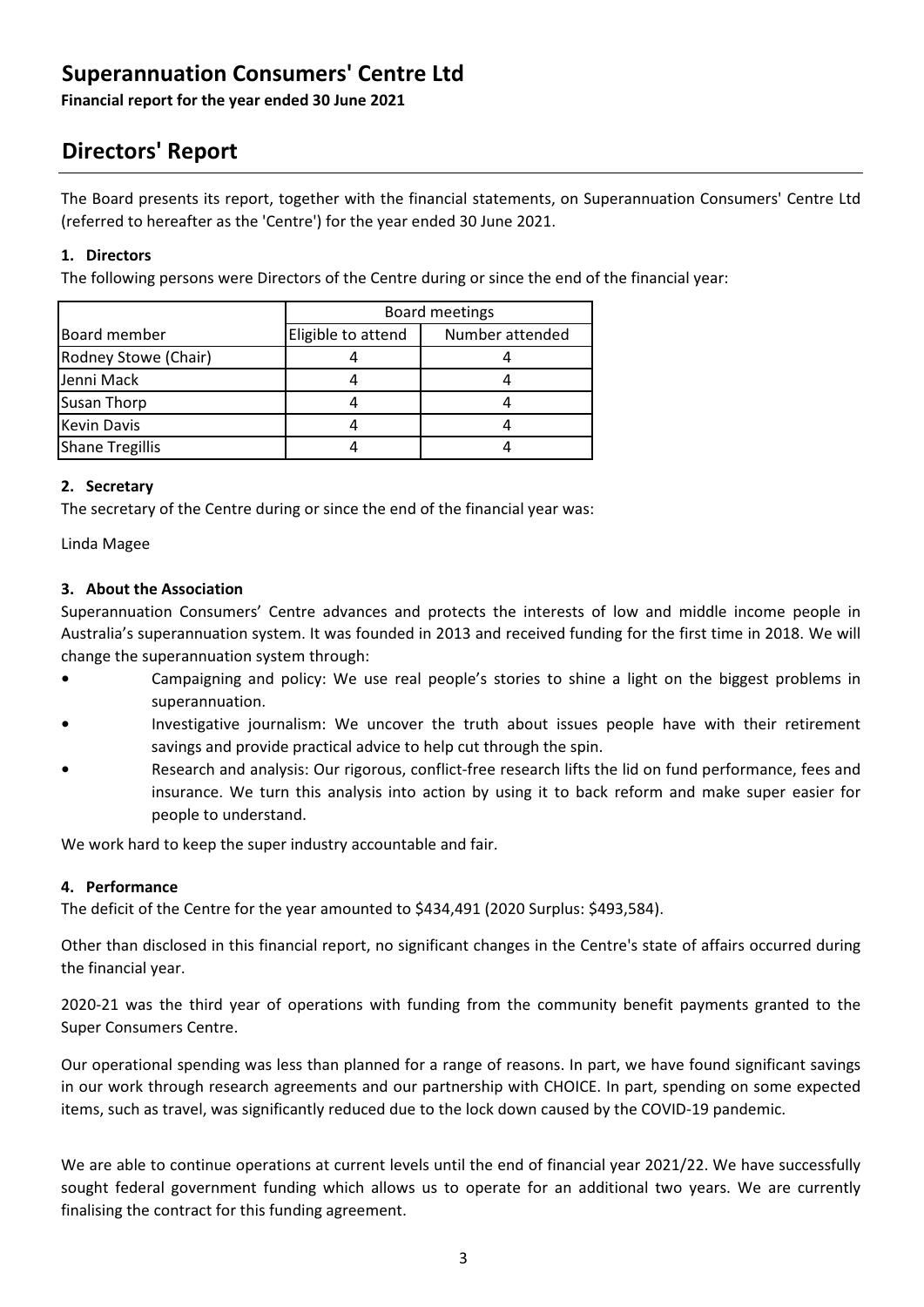Financial report for the year ended 30 June 2021

# Directors' Report

#### 4. Performance (continued)

Over the last financial year we have achieved major improvements to the superannuation system for consumers. We have also progressed other consumer issues significantly. Below is a summary of our key achievements.

# **Major wins for consumers**

#### 2021





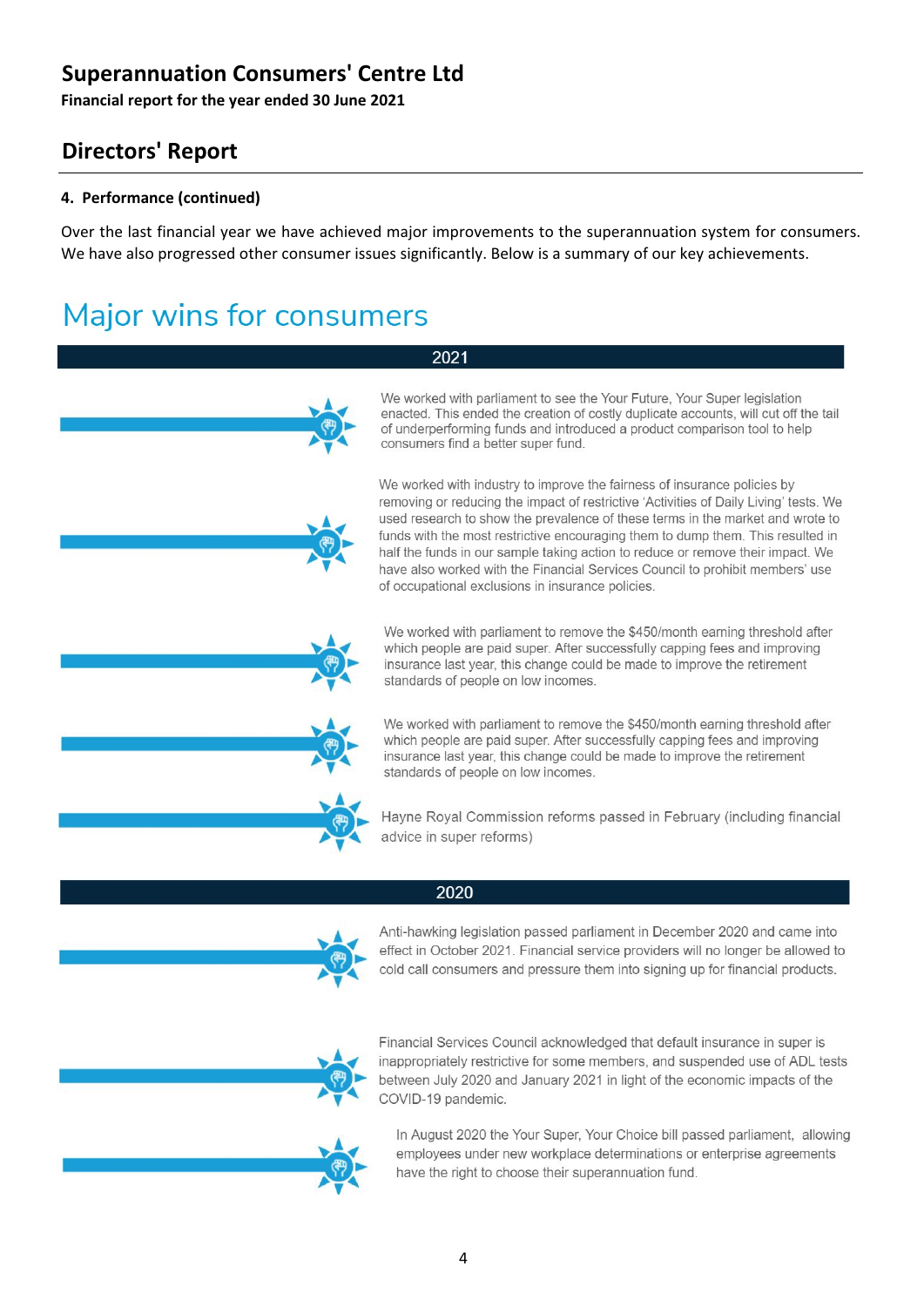Financial report for the year ended 30 June 2021

### Directors' Report

#### 4. Performance (continued)

# Progress to better outcomes for consumers

#### 2020/21

the first round of consultation, including increased requirements for funds to use data to help them reflect on the needs of key cohorts in their membership. We are in the process of responding to the second stage of consultation.

We have secured temporary funding from the Federal Government to continue operating for the next two years. We are seeking ongoing government funding as well as donations and grants.

Achieved important reforms to the Retirement Income Covenant legislation in



We have released research and continue work on making the retirement planning phase simpler. Including developing a tool to help people understand how much they need to save for retirement to maintain their standard of living.

#### 5. Auditor's Independence Declaration

The auditor's independence declaration, for the financial year ended 30 June 2021 has been received and can be found on page 6.

#### 6. Events after the reporting period

The Centre's project based funding is set to expire by January 2022. We are in the process of developing long-term funding solutions to allow the work of the Centre to continue beyond this date. Also the ongoing significance of COVID-19 continues to be managed by staff and the Board.

Signed in accordance with a resolution of the Board:

Chair: \_\_\_\_\_\_\_\_\_\_\_\_\_\_\_\_\_\_\_\_\_\_\_\_\_\_\_\_\_\_\_\_ Director: \_\_\_\_\_\_\_\_\_\_\_\_\_\_\_\_\_\_\_\_\_\_\_\_\_\_\_\_\_

Dated: \_\_\_\_\_\_\_\_\_\_\_\_\_\_\_\_\_\_\_\_\_\_\_\_\_\_\_\_\_\_ Dated: \_\_\_\_\_\_\_\_\_\_\_\_\_\_\_\_\_\_\_\_\_\_\_\_\_\_\_ 17 November 2021 17 November 2021



5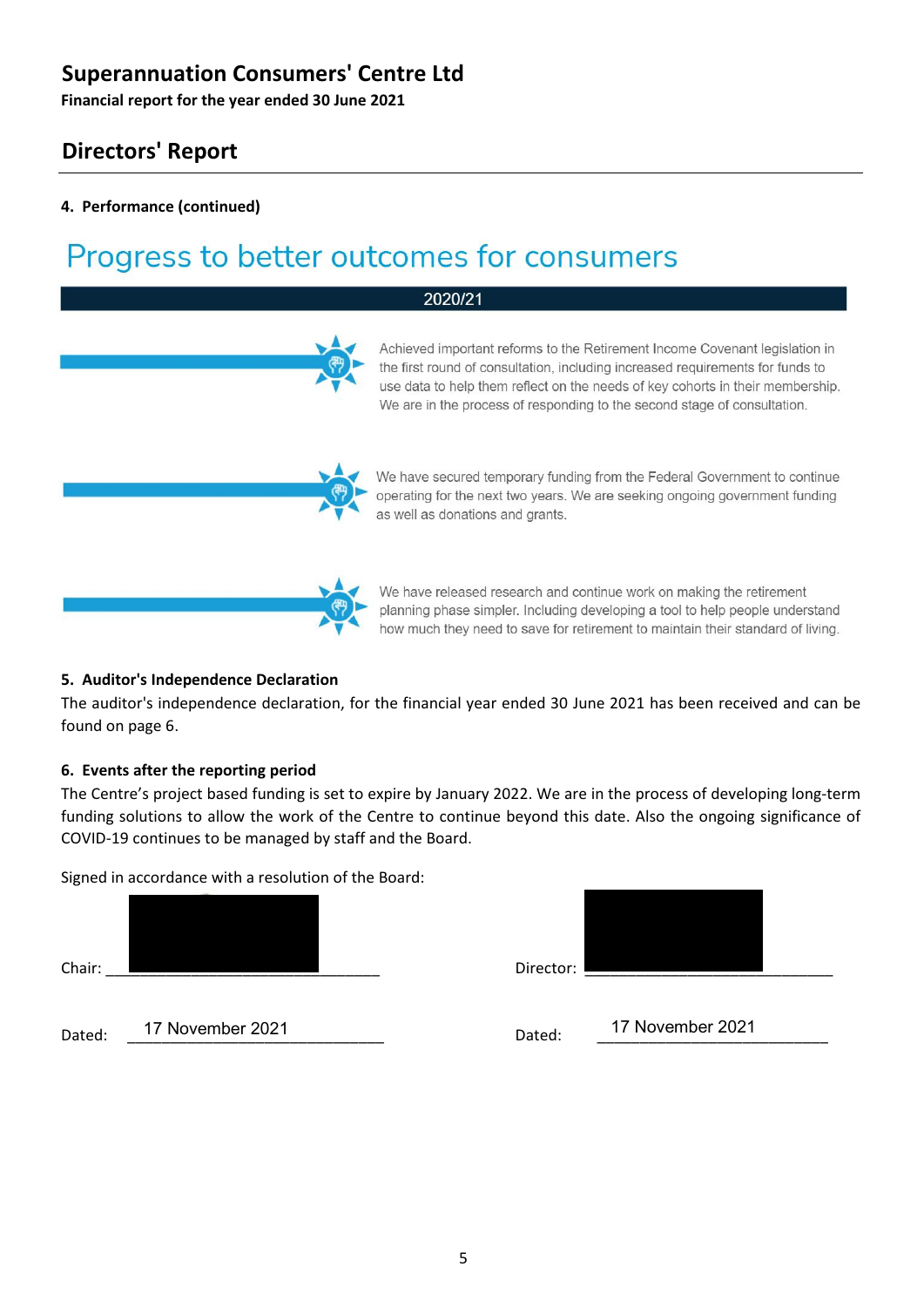

Moore Australia Audit NSW

Level 14, 9 Castlereagh Street Sydney NSW 2000 T +61 2 8377 9000 www.moore-australia.com.au

#### AUDITOR'S INDEPENDENCE DECLARATION

#### TO THE BOARD OF SUPERANNUATION CONSUMERS' CENTRE LTD

In accordance with the requirements of section 60-40 of the Australian Charities and Not-for-profits Commission Act, as lead auditor for the audit of Superannuation Consumers' Centre Ltd for the year ended 30 June 2021, I declare that, to the best of my knowledge and belief, there have been:

- i. no contraventions of the auditor independence requirements of the Australian Charities and Not-for-profits Commission Act in relation to the audit; and
- ii. no contraventions of any applicable code of professional conduct in relation to the audit.



Name of Firm: Moore Australia Audit NSW

Name of Partner:

Charles Oosthuizen

Date:

17 November 2021

Address: Level 14, 9 Castlereagh Street, Sydney NSW 2000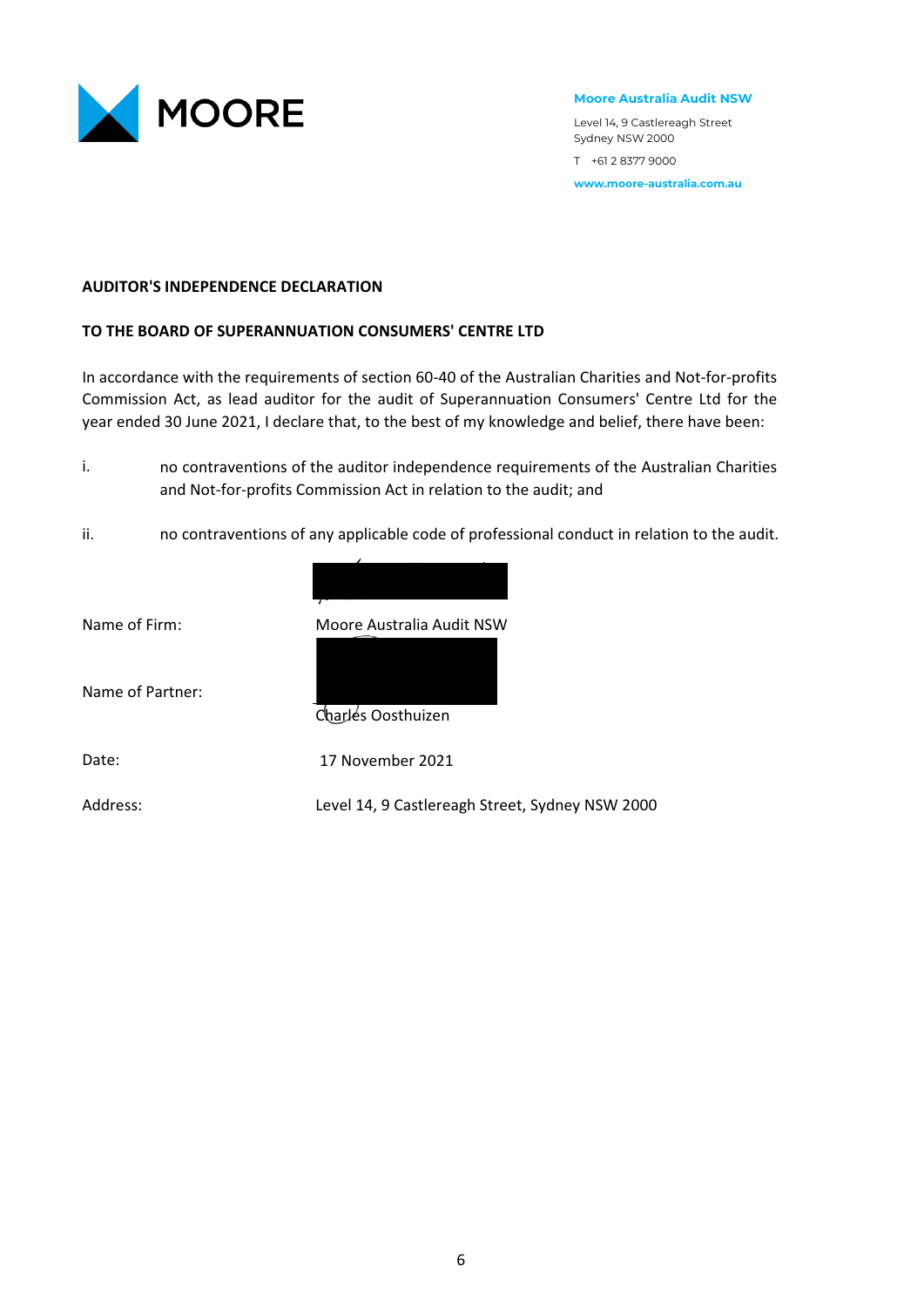Financial report for the year ended 30 June 2021

# Statement of Profit or Loss and Other Comprehensive Income

| <b>Figures in Australian Dollars</b> | <b>Notes</b>   | 2021       | 2020       |
|--------------------------------------|----------------|------------|------------|
|                                      |                |            |            |
| <b>Income</b>                        |                |            |            |
| Revenue                              | $\overline{2}$ | 270,833    | 1,250,000  |
| Other income                         |                | 395        |            |
| Interest income                      |                | 7,717      | 39,292     |
|                                      |                | 278,945    | 1,289,292  |
|                                      |                |            |            |
| <b>Expenses</b>                      |                |            |            |
| General expenses                     | 3              | (713, 436) | (795, 708) |
|                                      |                |            |            |
| (Deficit) / Surplus before tax       |                | (434, 491) | 493,584    |
| Tax expense                          |                |            |            |
| (Deficit) / Surplus for the year     |                | (434, 491) | 493,584    |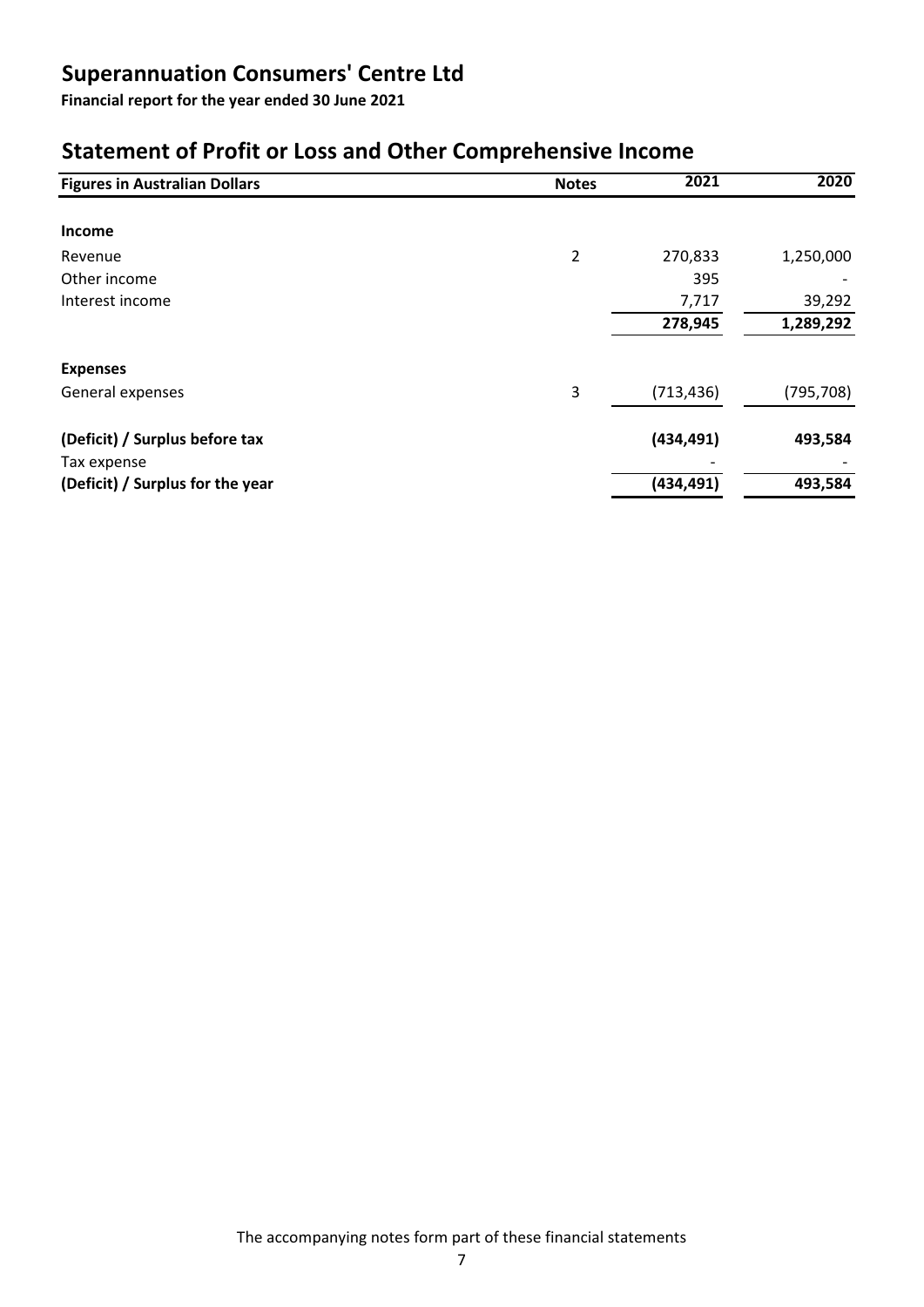Financial report for the year ended 30 June 2021

# Statement of Financial Position as at 30 June 2021

| <b>Figures in Australian Dollars</b> | <b>Notes</b> | 2021      | 2020      |
|--------------------------------------|--------------|-----------|-----------|
|                                      |              |           |           |
| <b>Assets</b>                        |              |           |           |
| <b>Current Assets</b>                |              |           |           |
| Cash and cash equivalents            | 4            | 1,184,677 | 1,628,939 |
| Trade and other receivables          | 5            | 34,847    | 43,192    |
| <b>Total Current Assets</b>          |              | 1,219,524 | 1,672,131 |
| <b>Total Assets</b>                  |              | 1,219,524 | 1,672,131 |
| <b>Liabilities</b>                   |              |           |           |
| <b>Current Liabilities</b>           |              |           |           |
| Trade and other payables             | 6            | 234,339   | 231,621   |
| Amounts received in advance          |              | 83,333    | 104,167   |
| <b>Total Current Liabilities</b>     |              | 317,672   | 335,788   |
| <b>Total Liabilities</b>             |              | 317,672   | 335,788   |
| <b>Net Assets</b>                    |              | 901,852   | 1,336,343 |
| <b>Equity</b>                        |              |           |           |
| Accumulated surplus                  |              | 901,852   | 1,336,343 |
| <b>Total Equity</b>                  |              | 901,852   | 1,336,343 |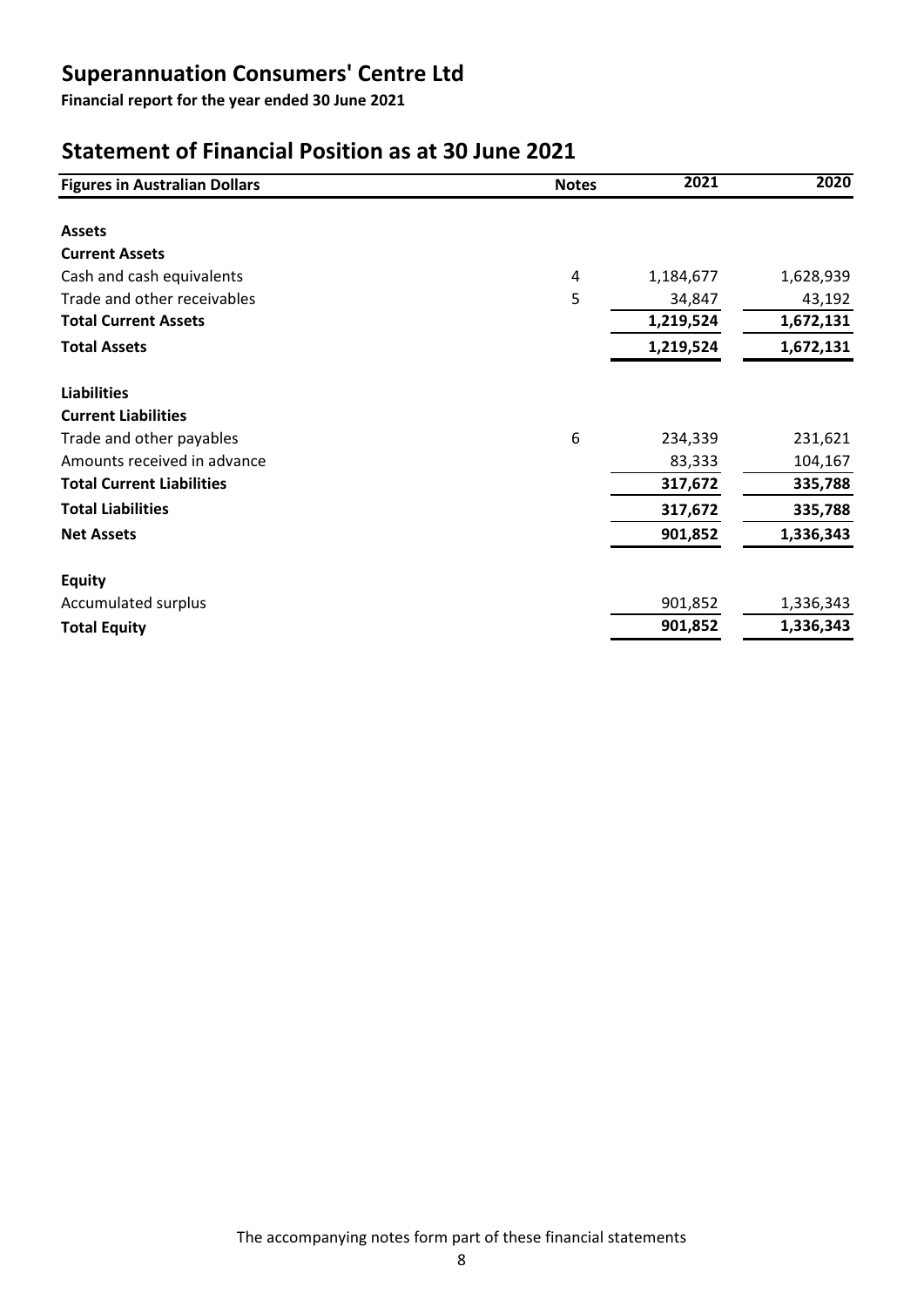Financial report for the year ended 30 June 2021

# Statement of Changes in Equity as at 30 June 2021

|                                      | Accumulated |                     |
|--------------------------------------|-------------|---------------------|
| <b>Figures in Australian Dollars</b> | surplus     | <b>Total equity</b> |
| Balance at 1 July 2019               | 842,759     | 842,759             |
| Surplus for the year                 | 493,584     | 493,584             |
| Balance at 30 June 2020              | 1,336,343   | 1,336,343           |
| Balance at 1 July 2020               | 1,336,343   | 1,336,343           |
| Deficit for the year                 | (434, 491)  | (434, 491)          |
| Balance at 30 June 2021              | 901,852     | 901,852             |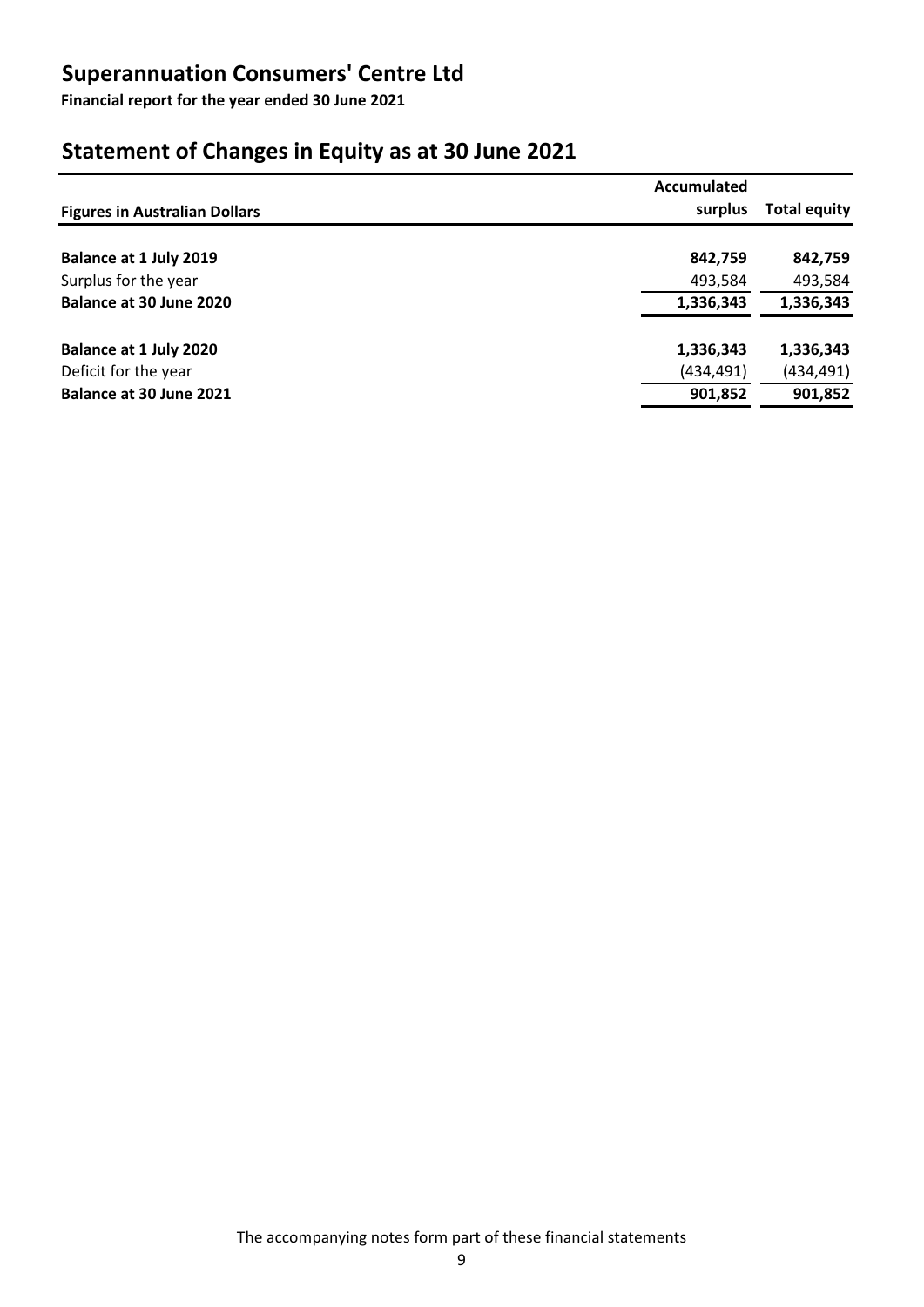Financial report for the year ended 30 June 2021

### Statement of Cash Flows

| <b>Figures in Australian Dollars</b>                   | <b>Notes</b> | 2021       | 2020       |
|--------------------------------------------------------|--------------|------------|------------|
|                                                        |              |            |            |
| Cash flows from operating activities                   |              |            |            |
| Receipts from funders and other income                 |              | 250,395    |            |
| Payments to suppliers and employees                    |              | (702, 375) | (730, 790) |
| Interest received                                      |              | 7,717      | 39,292     |
| Net cash flows from operating activities               | 7            | (444, 263) | (691,498)  |
| Net change in cash and cash equivalents                |              | (444, 263) | (691,498)  |
| Cash and cash equivalents at the beginning of the year |              | 1,628,939  | 2,320,437  |
| Cash and cash equivalents at the end of the year       | 4            | 1,184,677  | 1,628,939  |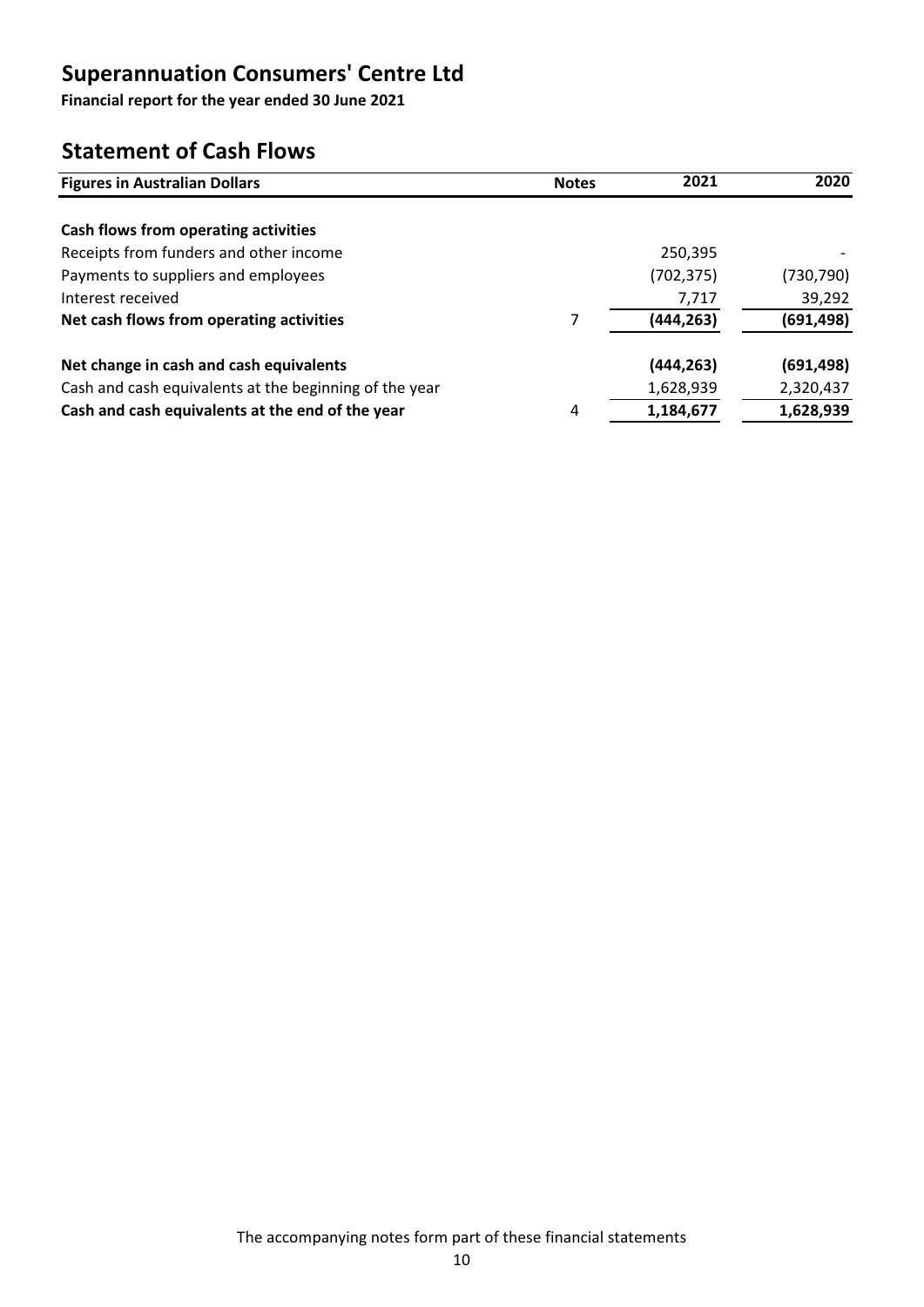Financial report for the year ended 30 June 2021

### Notes to the Financial Statements

#### 1 SUMMARY OF SIGNIFICANT ACCOUNTING POLICIES

The financial statements cover Superannuation Consumers' Centre Ltd (the Centre) as an individual not-for-profit entity. The Centre is incorporated and domiciled in Australia.

The financial statements were authorised for issue by the Board on 17 November 2021.

#### (a) Basis of Preparation

The Centre, a not-for-profit entity, has prepared special purpose financial statements as, in the opinion of the Directors, it is unlikely there are users of these financial statements who are not in a position to require the preparation of reports tailored to their information needs. Accordingly, these financial statements have been prepared to satisfy the Directors' reporting requirements under the Australian Charities and Not-for-profits Commission Act 2012.

The financial statements have been prepared in accordance with the recognition and measurement requirements of the Australian Accounting Standards and Accounting Interpretations, and the disclosure requirements of AASB 101 Presentation of Financial Statements, AASB 107 Statement of Cash Flows, AASB 108 Accounting Policies, AASB 1048, Interpretation of Standards Changes in Accounting Estimates and Errors and AASB 1054 Australian Additional Disclosures. The recognition and measurement requirements that have not been complied with are those specified in AASB 15 Revenue from Contracts with Customers and AASB 1058 Income of Not-for-Profit Entities as, in accounting for income, the Centre has recognised revenue in accordance with the policy described in Note 1(c).

The financial statements, except for the cash flow information, have been prepared on an accruals basis and are based on historical costs, modified, where applicable, by the measurement at fair value of selected noncurrent assets, financial assets and financial liabilities. The amounts presented in the financial statements have been rounded to the nearest dollar.

#### (b) Income tax

As the Centre is a charitable institution in terms of the lncome Tax Assessment Act 1997, as amended, it is exempt from paying income tax.

#### (c) Revenue and other income

Revenue is recognised when it is probable that the economic benefit will flow to the Centre and the revenue can be reliably measured. Revenue is measured at the fair value of the consideration received or receivable and is stated net of the amount of goods and services tax (GST).

Interest revenue is recognised using the effective interest rate method, which for floating rate financial assets is the rate inherent in the instrument.

Funding and donation income are recognised when the Centre obtains control over the funds, which is generally at the time of receipt.

If conditions are attached to the funding received that must be satisfied before the Centre is eligible to receive the contribution, recognition of the funding as revenue will be deferred until those conditions are satisfied.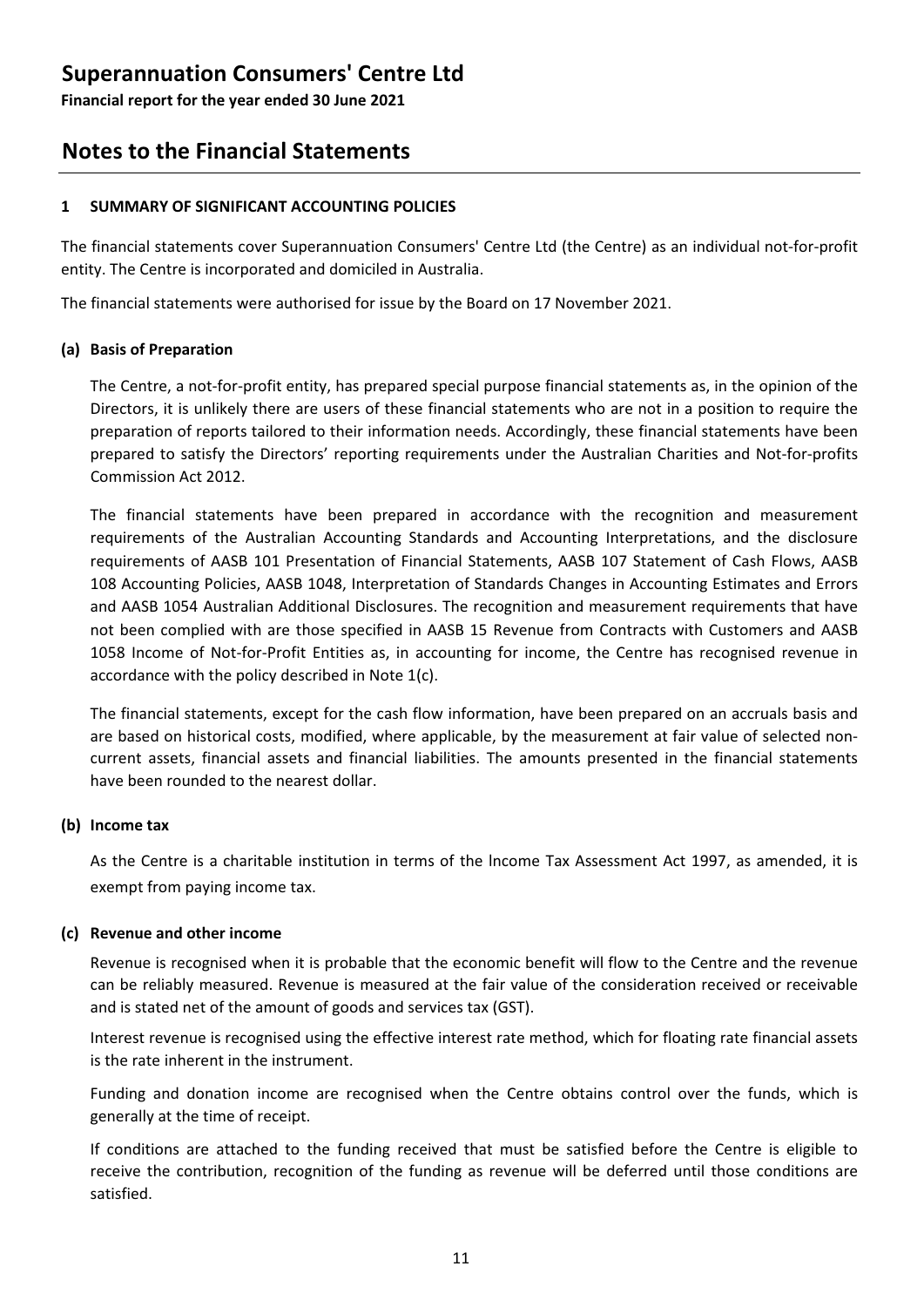Financial report for the year ended 30 June 2021

### Notes to the Financial Statements

#### (d) Goods and services tax (GST)

Revenues, expenses and assets are recognised net of the amount of GST, except where the amount of GST incurred is not recoverable from the Australian Taxation Office (ATO). Receivables and payables are stated inclusive of the amount of GST receivable or payable. The net amount of GST recoverable from, or payable to, the ATO is included with other receivables or payables in the statement of financial position.

#### (e) Accounts receivable

Accounts receivable and other debtors include amounts due from members as well as amounts receivable from third parties. Receivables expected to be collected within 12 months of the end of the reporting period are classified as current assets. All other receivables are classified as non-current assets.

#### (f) Accounts payable

Accounts payable and other payables represent the liability outstanding at the end of the reporting period for goods and services received by the Centre during the reporting period, which remain unpaid. The balance is recognised as a current liability with the amounts normally paid within 30 days of recognition of the liability.

#### (g) Cash and cash equivalents

Cash and cash equivalents include deposits held at-call with banks, and other short-term highly liquid investments with maturities of twelve months or less.

#### (h) Impairment of assets

At the end of each reporting period, the Centre reviews the carrying amounts of its tangible and intangible assets to determine whether there is any indication that those assets have been impaired. If such an indication exists, an impairment test is carried out on the asset by comparing the recoverable amount of the asset, being the higher of the asset's fair value less costs to sell and value in use, to the asset's carrying amount. Any excess of the asset's carrying amount over its recoverable amount is recognised in surplus or deficit.

#### (i) Changes in accounting standards issued but not yet effective

Several new standards, amendments to standards and interpretations are effective for annual reporting periods beginning after 30 June 2021, with early adoption permitted, but have not been applied in preparing these financial statements. None of these are expected to have a significant effect on the financial statements of the Centre.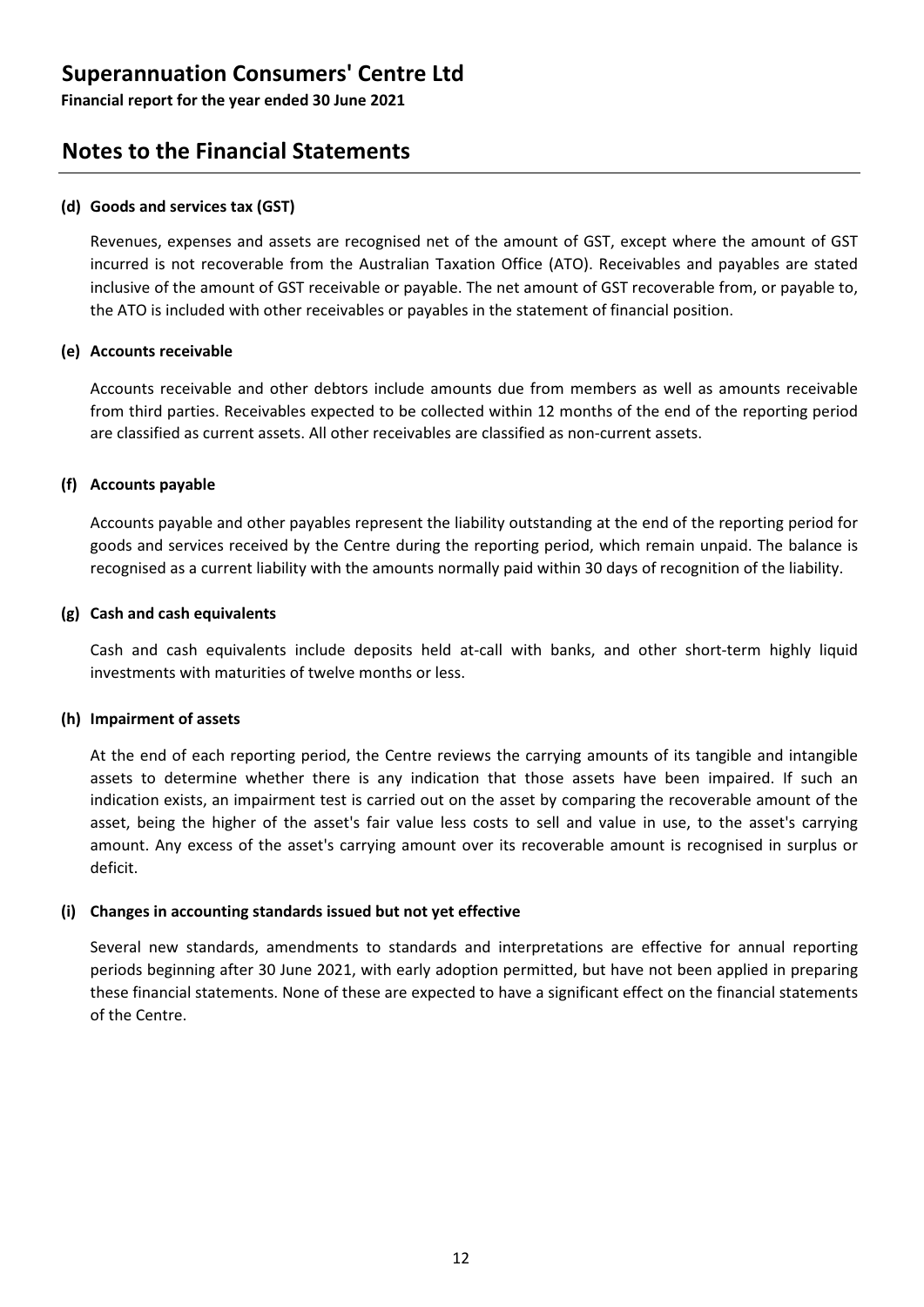Financial report for the year ended 30 June 2021

### Notes to the Financial Statements

|                | 2021<br><b>Figures in Australian Dollars</b>                                         |         | 2020      |
|----------------|--------------------------------------------------------------------------------------|---------|-----------|
| $\overline{2}$ | <b>Revenue</b>                                                                       |         |           |
|                | <b>Retirement Standards Project Funding</b>                                          | 166,666 |           |
|                | <b>Community Benefit Payments</b>                                                    | 104,167 | 1,250,000 |
|                |                                                                                      | 270,833 | 1,250,000 |
| 3              | <b>Results for the year</b>                                                          |         |           |
|                | Results for the year were derived after accounting for the following specific items: |         |           |
|                | CHOICE service fee *                                                                 | 685,657 | 771,996   |
|                | Accounting and audit fees                                                            | 11,593  | 11,514    |
|                | Secretarial fees                                                                     | 12,000  | 9,750     |
|                | Insurance                                                                            | 2,078   | 2,257     |
|                | Sundry expenses                                                                      | 2,108   | 191       |

\* Comprises of fees for the provision of management services, including payroll, HR, IT, design and senior staff support.

713,436 795,708

#### 4 Cash and cash equivalents

| Term deposits                            | 1,004,648                | 1,000,000 |
|------------------------------------------|--------------------------|-----------|
| <b>Bank balances</b>                     | 180,029                  | 628,939   |
|                                          | 1,184,677                | 1,628,939 |
| <b>Trade and other receivables</b><br>5. |                          |           |
| <b>GST</b> receivable                    | 34,847                   | 40,192    |
| Prepayments                              | $\overline{\phantom{0}}$ | 3,000     |
|                                          | 34,847                   | 43,192    |
|                                          |                          |           |

#### 6 Trade and other payables

| 7.500<br>Accrued expenses | 8.924   |
|---------------------------|---------|
|                           |         |
| 226,839<br>Trade payables | 222,697 |

#### 7 Notes to the statement of cash flows

Reconciliation of result for the period to cash flows from operating activities

|                                                      | (444, 263) | (691, 498)  |
|------------------------------------------------------|------------|-------------|
| - decrease in amounts received in advance            | (20, 834)  | (1,250,000) |
| - increase in trade and other payables               | 2,717      | 75.010      |
| - decrease/(increase) in trade and other receivables | 8.345      | (10,092)    |
| Surplus/(Deficit) for the year                       | (434, 491) | 493.584     |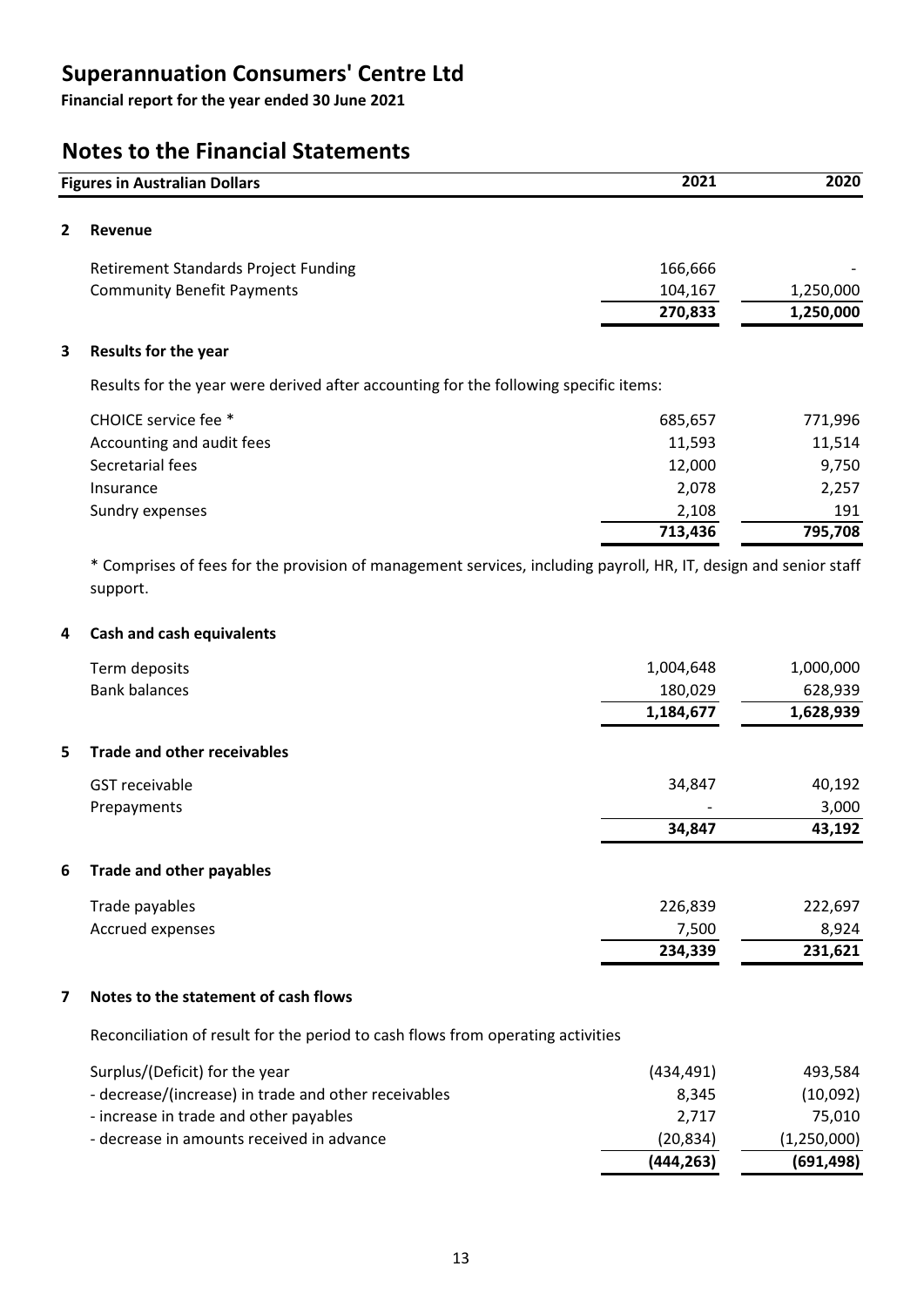Financial report for the year ended 30 June 2021

### Notes to the Financial Statements

| <b>Figures in Australian Dollars</b> | ZUZJ | 2020 |
|--------------------------------------|------|------|

#### 8 Events after the reporting period

The financial report was authorised for issue on 17 November 2021 by the Board.

The Centre's project based funding is set to expire by January 2022. We are in the process of developing longterm funding solutions to allow the work of the Centre to continue beyond this date. Also the ongoing significance of COVID-19 continues to be managed by staff and the Board.

#### 9 Contingencies

There are no contingent liabilities or contingent assets as at the end of the reporting period (2020: \$nil).

#### 10 Related parties

There were no transactions with related parties during the reporting period (2020: \$nil).

#### 11 Commitments

There are no capital or operating lease commitments as at the end of the reporting period (2020: \$nil).

#### 12 Impact of COVID-19

The COVID-19 pandemic has continued to endure in 2021, with a significant number of cases. Measures taken by various governments to contain the virus have affected economic activity. The Centre has taken a number of measures to monitor and mitigate the effects of COVID-19, such as safety and health measures for its people. At this stage, the impact on the Centre's business and results has not been significant, however there is a high degree of uncertainty surrounding the future and the long-lasting financial impact that COVID-19 will have on the Centre. The Centre will continue to follow the various government policies and advice and, in parallel, will do its utmost to continue operations in the best and safest way possible without jeopardising the health of its people. All things considered, the Board is of the view that the Centre continues to be a going concern on the basis that it has sufficient reserves to continue trading for the foreseeable future.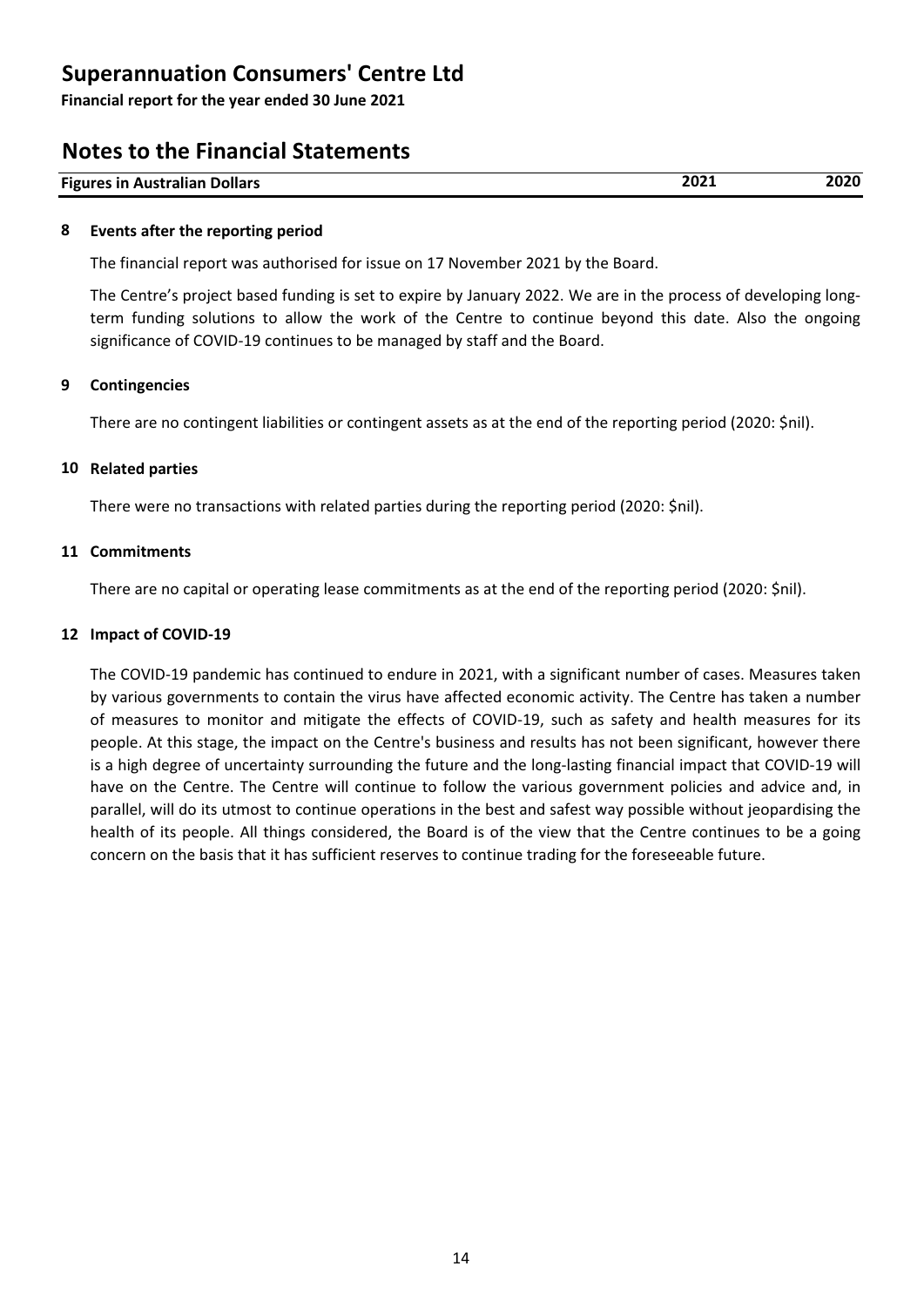Financial report for the year ended 30 June 2021

# Directors' Declaration

The Board has determined that the Centre is not a reporting entity and that this special purpose financial report should be prepared in accordance with the accounting policies outlined in Note 1 to the financial statements.

In accordance with a resolution of the Board, the Directors of the Centre declare that:

- (a) there are reasonable grounds to believe that the Centre will be able to pay its debts as and when they become due and payable; and
- (b) the financial report and notes satisfy the requirements of the Australian Accounting Standards, to the extent described in Note 1 to the financial report, and the Australian Charities and Not- for-profits Commission Act.

Signed in accordance with subsection 60.15(2) of the Australian Charities and Not-for-profit Commission Regulation 2013.



Chair: Director: Director: 2012



Dated: 17 November 2021 Dated: 17 November 2021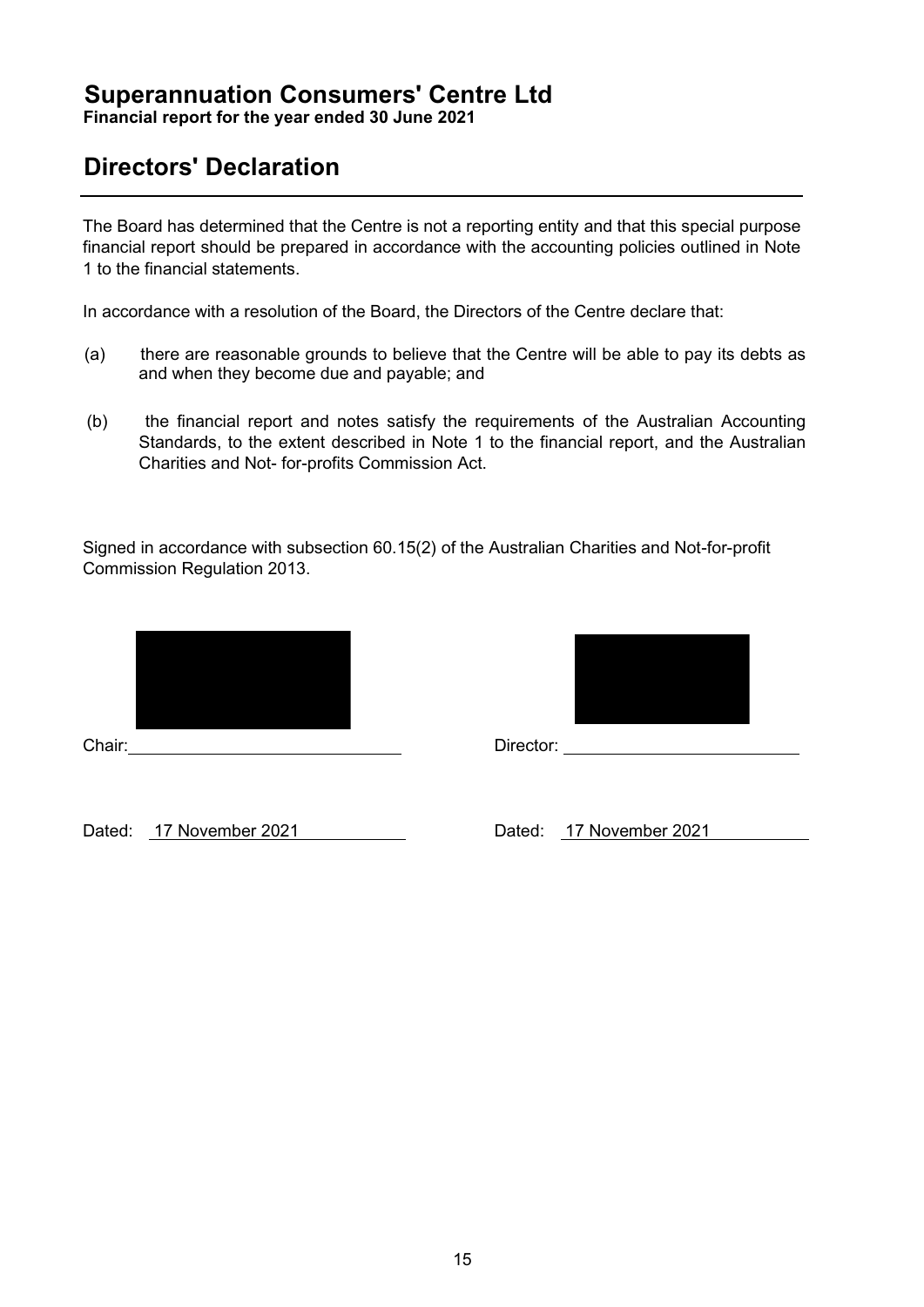

#### Moore Australia Audit NSW

Level 14, 9 Castlereagh Street Sydney NSW 2000 T +61 2 8377 9000 www.moore-australia.com.au

#### INDEPENDENT AUDITOR'S REPORT

#### To the members of Superannuation Consumers' Centre Ltd

#### Opinion

We have audited the financial report of Superannuation Consumers' Centre Ltd (the Centre), which comprises the statement of financial position as at 30 June 2021, the statement of comprehensive income, statement of changes in equity and statement of cash flows for the year then ended, and notes to the financial statements, including a summary of significant accounting policies, and the statement by the Directors.

In our opinion, the financial report of the Centre has been prepared in accordance with Division 60 of the Australian Charities and Not-for-Profits Commission Act 2012, including:

- (a) giving a true and fair view of the Association's financial position as at 30 June 2021, and of its financial performance for the year then ended; and
- (b) complying with Australian Accounting Standards to the extent described in Note 1 and Division 60 of the Australian Charities and Not-for-profits Commission Regulation 2013.

#### Basis for Opinion

We conducted our audit in accordance with Australian Auditing Standards. Our responsibilities under those standards are further described in the Auditor's Responsibilities for the Audit of the Financial Report section of our report. We are independent of the Association in accordance with the ethical requirements of the Accounting Professional and Ethical Standards Board's APES 110 Code of Ethics for Professional Accountants (the Code) that are relevant to our audit of the financial report in Australia. We have also fulfilled our other ethical responsibilities in accordance with the Code.

We believe that the audit evidence we have obtained is sufficient and appropriate to provide a basis for our opinion.

#### Emphasis of Matter – Basis of Accounting

We draw attention to Note 1 to the financial report, which describes the basis of accounting. The special purpose financial report has been prepared to assist the Centre to meet the requirements of the Australian Charities and Not-for-Profits Commission Act and its members. As a result, the financial report may not be suitable for another purpose. Our opinion is not modified in respect of this matter.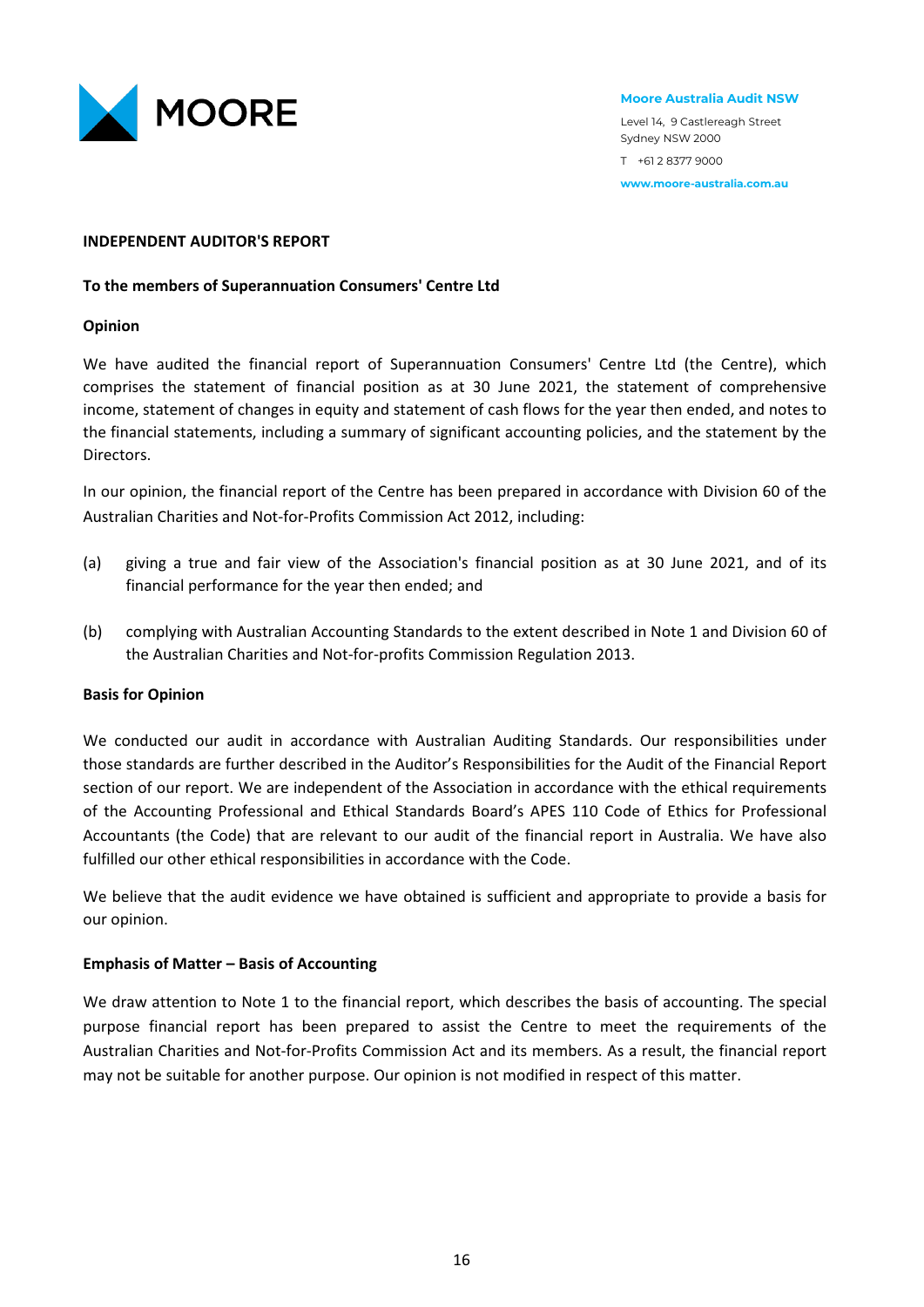

#### Responsibilities of the Directors

The Directors of the Centre are responsible for the preparation of the financial report that gives a true and fair view in accordance with Australian Accounting Standards, to the extent described in Note 1 to the financial report, and the Australian Charities and Not-for-profits Commission Act, and for such internal control as they determine is necessary to enable the preparation of the financial report that gives a true and fair view and is free from material misstatement, whether due to fraud or error.

In preparing the financial report, the Directors are responsible for assessing the Centre's ability to continue as a going concern, disclosing, as applicable, matters related to going concern and using the going concern basis of accounting unless management either intends to liquidate the Centre or to cease operations, or has no realistic alternative but to do so.

The Directors are responsible for overseeing the Centre's financial reporting process.

#### Auditor's Responsibility

Our objectives are to obtain reasonable assurance about whether the financial report as a whole is free from material misstatement, whether due to fraud or error, and to issue an auditor's report that includes our opinion. Reasonable assurance is a high level of assurance, but is not a guarantee that an audit conducted in accordance with the Australian Auditing Standards will always detect a material misstatement when it exists. Misstatements can arise from fraud or error and are considered material if, individually or in the aggregate, they could reasonably be expected to influence the economic decisions of users taken on the basis of this financial report.

As part of an audit in accordance with the Australian Auditing Standards, we exercise professional judgement and maintain professional scepticism throughout the audit. We also:

- Identify and assess the risks of material misstatement of the financial report, whether due to fraud or error, design and perform audit procedures responsive to those risks, and obtain audit evidence that is sufficient and appropriate to provide a basis for our opinion. The risk of not detecting a material misstatement resulting from fraud is higher than for one resulting from error, as fraud may involve collusion, forgery, intentional omissions, misrepresentations, or the override of internal control.
- Obtain an understanding of internal control relevant to the audit in order to design audit procedures that are appropriate in the circumstances, but not for the purpose of expressing an opinion on the effectiveness of the Centre's internal control.
- Evaluate the appropriateness of accounting policies used and the reasonableness of accounting estimates and related disclosures made by the Directors.